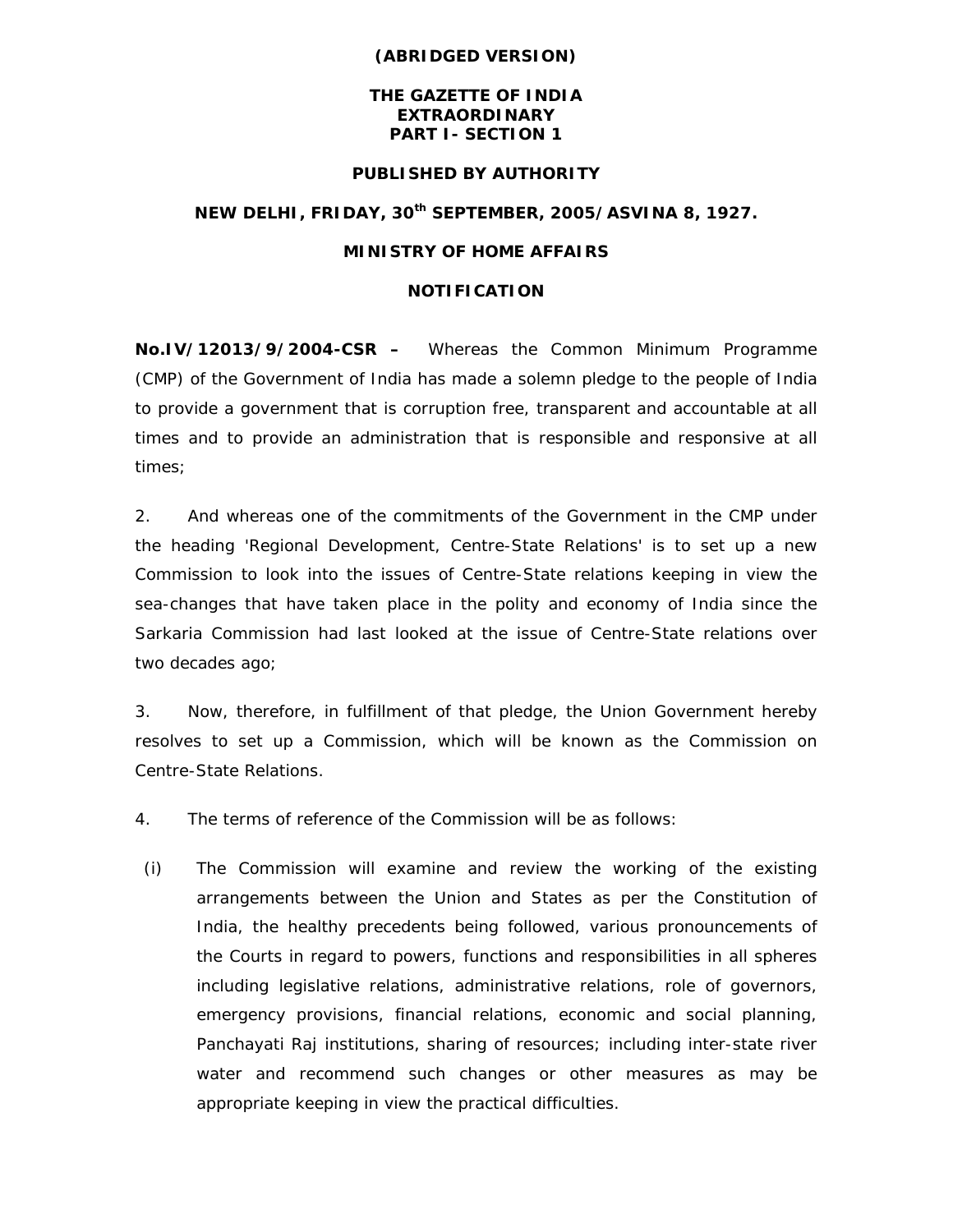- (ii) In examining and reviewing the working of the existing arrangements between the Union and States and making recommendations as to the changes and measures needed, the Commission will keep in view the social and economic developments that have taken place over the years particularly over the last two decades and have due regard to the scheme and framework of the Constitution. Such recommendations would also need to address the growing challenges of ensuring good governance for promoting the welfare of the people whilst strengthening the unity and integrity of the country, and of availing emerging opportunities for sustained and rapid economic growth for alleviating poverty and illiteracy in the early decades of the new millennium.
- (iii) While examining and making its recommendations on the above, the Commission shall have particular regard, but not limit its mandate to the following:-

(a) The role, responsibility and jurisdiction of the Center vis-à-vis States during major and prolonged outbreaks of communal violence, caste violence or any other social conflict leading to prolonged and escalated violence.

(b) The role, responsibility and jurisdiction of the Center vis-à-vis States in the planning and implementation of the mega projects like the inter-linking of rivers, that would normally take 15-20 years for completion and hinge vitally on the support of the States.

(c) The role, responsibility and jurisdiction of the Center vis-à-vis States in promoting effective devolution of powers and autonomy to Panchayati Raj Institutions and Local Bodies including the Autonomous Bodies under the 6<sup>th</sup> Schedule of the Constitution within a specified period of time.

(d) The role, responsibility and jurisdiction of the Center vis-à-vis States in promoting the concept and practice of independent planning and budgeting at the District level.

(e) The role, responsibility and jurisdiction of the Center vis-à-vis States in linking Central assistance of various kinds with the performance of the States.